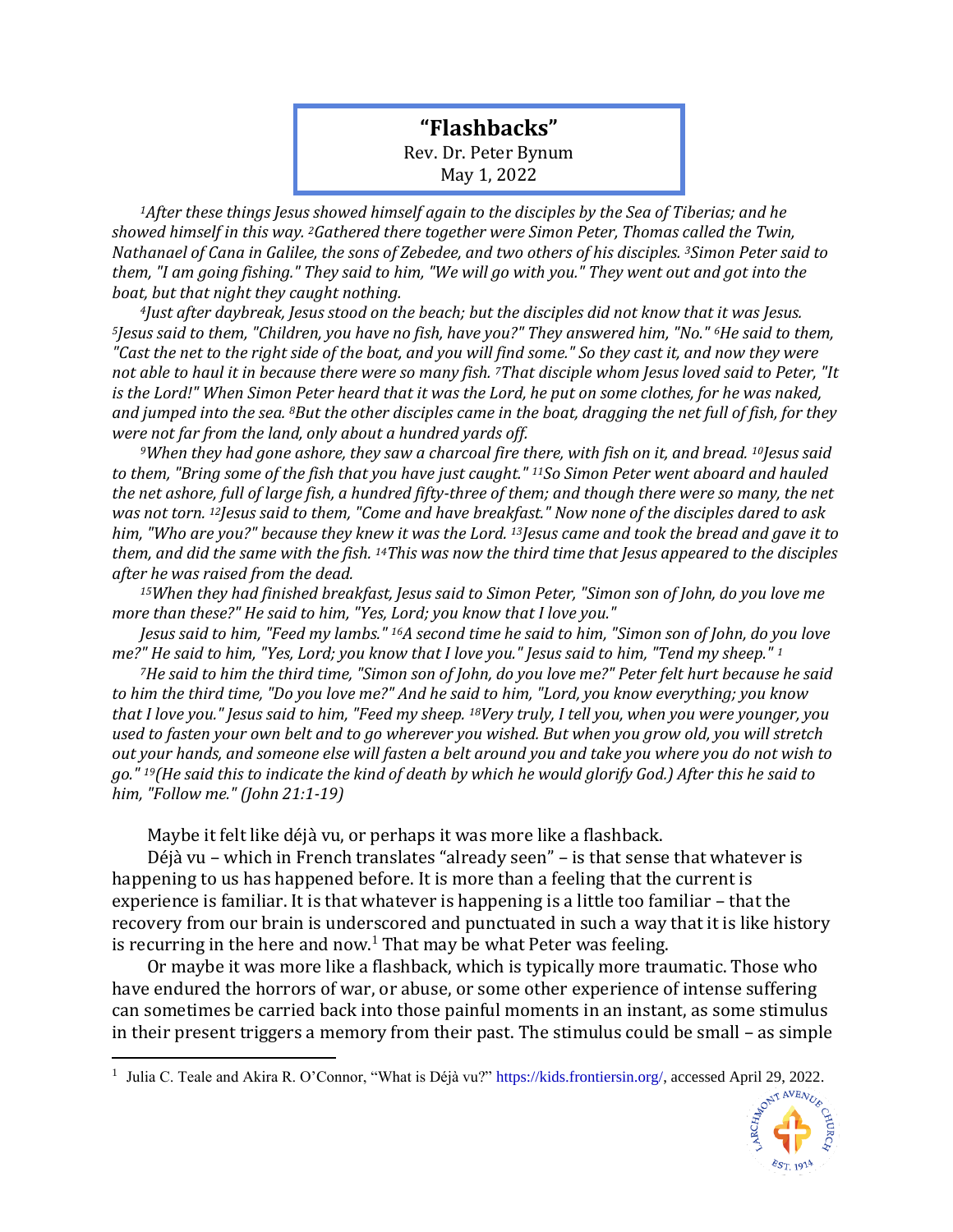as a smell like burning incense, the sound of a gunshot or a voice over a loudspeaker, or maybe they just pulled an old T-shirt out of the hallway closet and found an old feeling tumbling down upon them from some dusty top shelf in their memory. Or it might just be the anniversary of a painful event, and just the act of turning the page on the calendar brings that old pain around again. Whatever may trigger it, a flashback forces us to relive the past, even if we'd rather not.

This passage from John's gospel includes not one but two events like this. Two things happen in this early morning dawn on the Sea of Galilee that must have tapped into the recesses of the Apostle Peter's memory. The first involved fishing. Peter and the others had been at it all night, but the nets were empty every time they hauled them in. Then, just after daybreak, a man on the shoreline calls out to them. "*Try again,"* he says, *"only this time, cast the nets on the right side of the boat*." They obey the strange instruction, and all of the sudden the nets were full – so full they couldn't even haul them back into the boat.

Peter had to have thought, "I have already seen this; I have been here before," because he had… way back in the early chapters of Luke... way back when Peter had just started following Jesus. The disciples had been fishing on the same lake… perhaps on that same stretch of shoreline… perhaps even in the *very same boat*… and they had been casting the nets and hauling them in and recasting the nets and hauling them in again – all to no avail. Jesus, who is with Peter in the boat, encourages them to go out further and try again. It seemed pointless, but Peter did it anyway, and they caught so many fish that their nets started to break. And that had been it – that had been *THE* moment when they left everything behind and started following Jesus for real. It had to have been a memory that had a special place in Peter's mind.

Now, years later, in the early morning just a short time after the first Easter Sunday, it had to feel like déjà vu, because so much was the same – the boats on the lake, the empty nets, the tired arms and frustrated spirits… and then Jesus speaks a word, and all of the sudden the nets are full again. Peter had already seen this. He had to have connected these two fishing adventures in this mind, and I have to think that is exactly what Jesus wanted Peter to do. I have to think Jesus wanted Peter to remember what had happened that first time, when Peter first began to see who Jesus was and what kind of power he had. In particular, Jesus needed Peter to remember the commission that Jesus have him that day years before, when Jesus first said *"Do not be afraid; from now on you will be catching people."* He wanted Peter to remember that day when he first accepted that commission… when he decided to drop everything and follow for real... that day when faith was new and young and energetic and the nets of Peter's life were full.

But that was not the only memory that came back to Peter in the early morning haze, and the second one was not nearly as happy. The second memory was a flashback to a night of trauma and pain… a time when Peter's faith was at its weakest, when his will abandoned him and his hope was all but gone. What brought it on? Maybe it was the smoky smell from the charcoal fire. Perhaps the one Jesus built on the beach to cook breakfast transported Peter back to that other charcoal fire, the one that burned outside of the court of the high priest on that fateful, terrible night. On that night, the night when Jesus was betrayed and arrested, it was cold, and the people standing around the court waiting to see what would happen built a charcoal fire to warm themselves. Peter, who had followed Jesus to the place, stood outside with the others while Jesus was being interrogated. Around the fire, a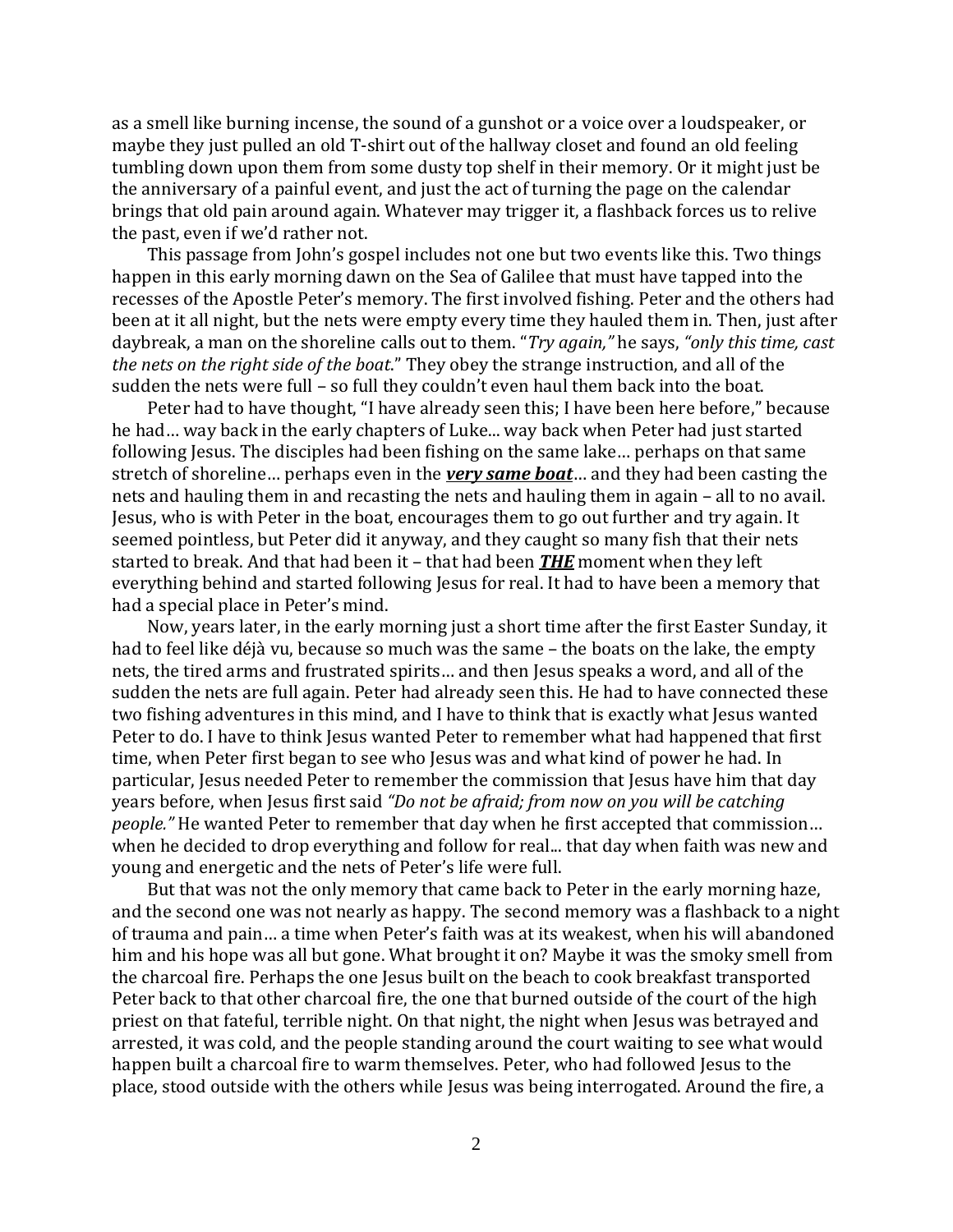woman thought Peter looked familiar. "You are not also one of this man's disciples, are you?" she asked.

"I am not," Peter said.

Then others around the fire joined in. "You are not also one of his disciples, are you?" Maybe the lie came easier the second time, or maybe it was harder. Either way, Peter denied it again. "I am not."

But the third interrogation was by far the most dangerous. It came from a slave of the high priest, a man who had come to the garden with those who arrested Jesus. He was even a cousin of the man whose ear Peter had cut off. This man was there. This man had seen what Peter did. He had seen Peter's face. His eyes squinted as he looked at Peter in the light of the glowing coals. "Didn't I see you in the garden with him?"

Again, Peter denied it, and at that moment the cock crowed.

Maybe it wasn't the smell of the fire that did it. Maybe it was the fact that Peter was being questioned three times again. Only the question was not, "Do you know him?" This time it the bar was much higher: "Do you love him?" And this time, the question came from Jesus himself.

When that question came for the third time -- *"Simon son of John, do you love me?" --* the cock did not crow. But we do know that a deep feeling came suddenly upon Peter. The text says is that "*Peter felt hurt because he said to him the third time, "Do you love me?"* but I think what was really happening was that Peter dropped at that moment into the throes of a full-on flashback as the trauma of his greatest and most painful failure washed over him again.

And again, the flashback had purpose. It was as if Jesus needed Peter to remember – as hard as it was for him to relive those moments. Jesus needed Peter to remember that time when he stumbled over three questions in the dark night of Maundy Thursday so he could recognize the importance of the three questions Jesus was asking him in the daylight of Easter revelation. As he stood on the same shore where he had first said yes to Jesus, Peter also needed to remember what it felt like to say no to Jesus – not to make him wallow in his failure, but so that he could stand back up and make sure that never happened again. That initial failure was not the death of Peter's calling, but rather the resurrection of that calling in the light of the new day that Easter had brought. Peter was far from perfect – that had been proven clearly. But Peter was still the one that Jesus chose to be the rock upon which the church would be built. Despite his imperfections, Peter was still being called to follow, still being called to fish for people, still being called to tend and feed the sheep of Christ. The recalled pain of the denials in the dark of night was just what was needed to help Peter say yes in the light of day, and to brand and sear a renewed commitment to that ministry indelibly onto the heart of Simon Peter.

Back in 1862, the great preacher Charles Spurgeon looked at this same passage, and thought about these same flashbacks, and he saw in them a challenge for all of us who would ever dare to follow in the footsteps of Peter, the fallible man who tried so passionately to follow in the footsteps of Jesus. The fisherman's task, Spurgeon preached, "is a rough occupation; no dainty fingers may come in contact with his nets. It is not a trade for gentlemen, but for rough, strong, fearless men, who can heave a rope, handle a tarbrush, or scour a deck. The ministry is not meant for your dainty souls who would go delicately through this world without a trial, an offence, an insult, or a sneer. Such work is